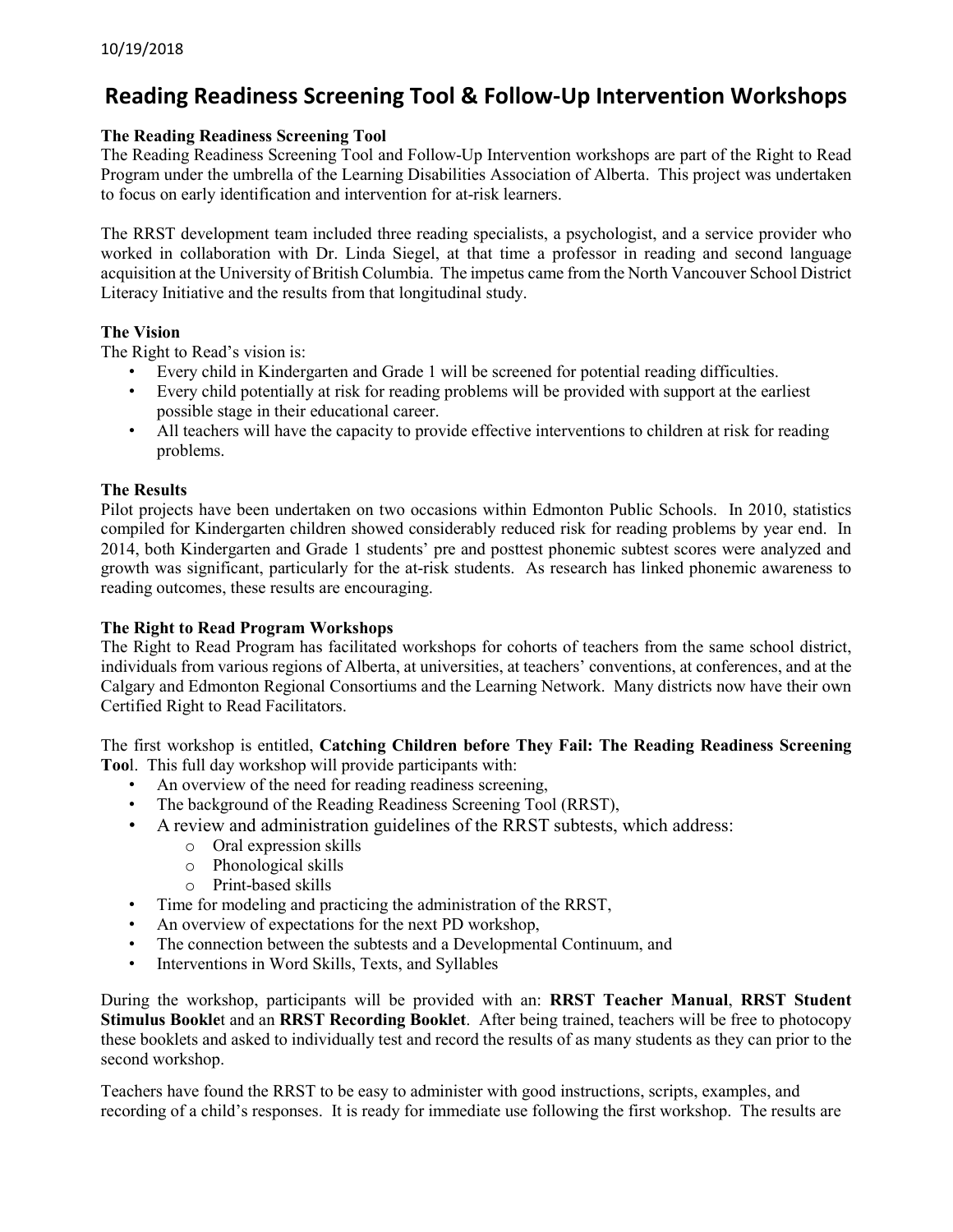#### 10/19/2018

electronically recorded on a Summary Sheet for each child and compiled into Class Summary pages. The results are interpreted using tables in the Teacher Manual. Strengths and weaknesses are identified for each child and for the class as a whole.

The second workshop, **RRST Follow-up: Assessment Informs Instruction** is a full day workshop. This session follows one to two months after the first workshop. It will provide teachers with an opportunity to:

- Share feedback from their experiences since the first workshop,
- Interpret results,
- Learn about considerations for programming, and
- Try out specific instructional strategies/interventions for the Graphemes, Phonemes, and Phonemes-Graphemes subtests through:
	- o Picture book activities
	- o Center activities
	- o Games and songs
	- o Reading of simple decodable books

Ample support is provided to the workshop participants. In addition to the information, activities, and recommended resources provided in the follow-up workshop, teachers receive electronic packages of Activities for Teachers to Build Reading Readiness Skills and the Activities for Parents to Build Reading Readiness Skills.

There are several ways to access the Right to Read workshops and materials. All facilitators are required to be certified, having successfully completed facilitator training.

### *LDAA Organized Workshops*

The LDAA does all the advertising and organizing for the two full day workshops. Individual teachers would register by following the direct link to Eventbrite on [www.righttoread.ca](http://www.righttoread.ca/) .

The cost is \$225 to attend the two workshops. The Reading Readiness Screening Tool – Teacher Manual, Recording Booklet, Stimulus Booklet, and Student Activities are free.

Following Workshop 1, the "Class Summary Score Sheets" and "Activities for Teachers to Build Reading Readiness Skills – Part 1" are available for download from the website.

Following Workshop 2, "Activities for Teachers to Build Reading Readiness Skills – Part 2" and the "Activities for Parents to Build Reading Readiness Skills", along with supporting materials to assist with conducting a parent workshop, are available for download from the website.

### *District Organized Workshops*

1. A **Right to Read facilitator** would conduct the workshop for two full days. The facilitator would supply all handouts and materials.

The workshops are designed for Kindergarten and Grade 1 teachers; however, administrators, special education teachers and consultants are welcome to attend.

The Reading Readiness Screening Tool is free, but there are costs associated with providing the workshop and paying the facilitator. The Learning Disabilities Association of Alberta has set the total cost at \$1500.00 plus travel and shipping expenses for the workshops regardless of the number of participants, plus \$25 per participant if the Student Activities packages are ordered.